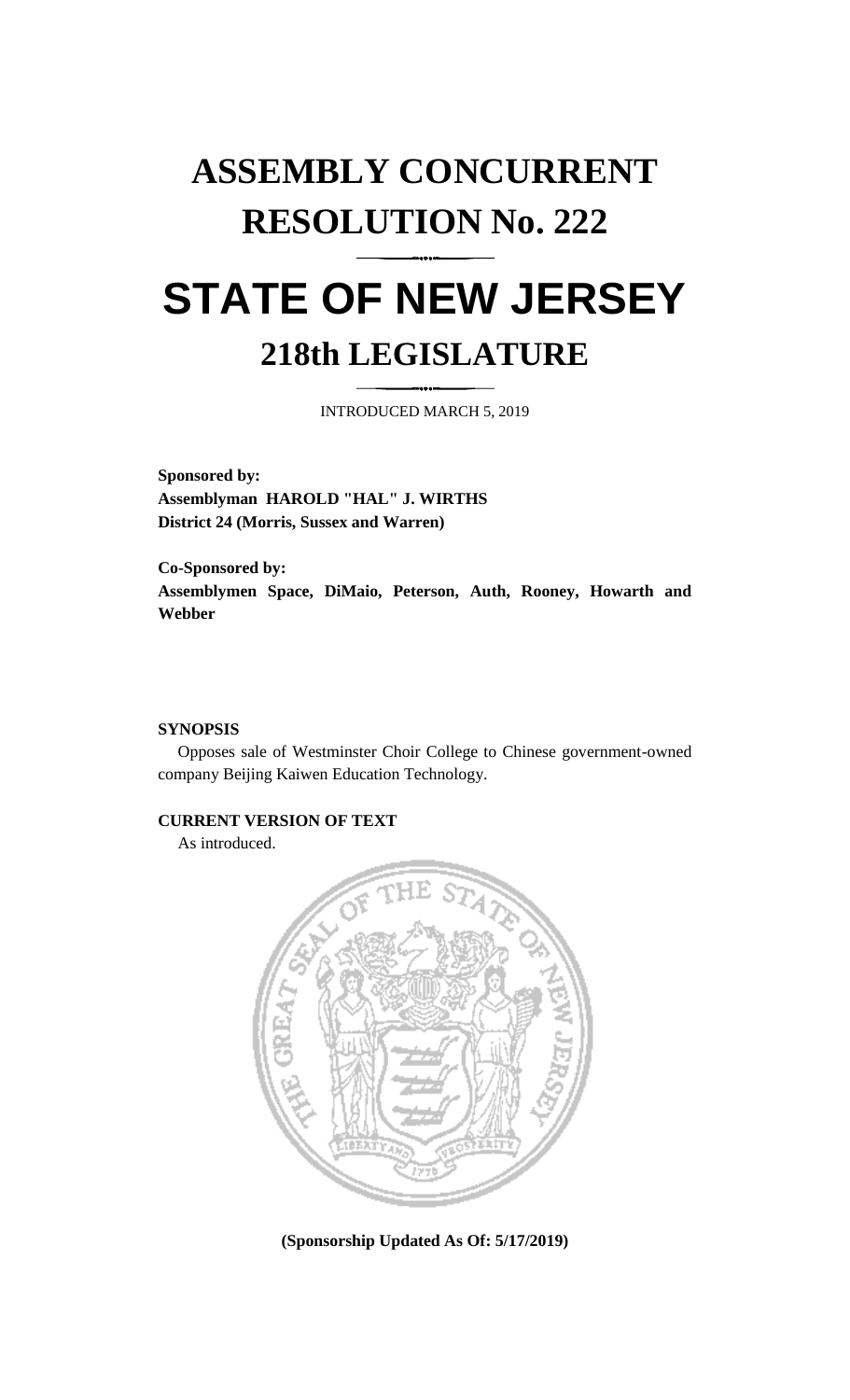**A CONCURRENT RESOLUTION** opposing the sale of Westminster Choir College to Beijing Kaiwen Education Technology. **WHEREAS,** Believing that a choir of volunteer singers could be trained to perform on a professional level, John Finley Williamson established the Westminster Choir in 1920 at the Westminster Presbyterian Church in Dayton, Ohio; and **WHEREAS,** In 1929, the Westminster Choir College was established at Ithaca College, and three years later in 1932 the choir college relocated to Princeton, New Jersey; and **WHEREAS,** For nearly 100 years, Westminster Choir College has been one of the nation's premier academic institutions for advanced musical studies, preparing men and women for careers as performers and as music leaders in schools, universities, churches, and professional and community organizations; and **WHEREAS,** Over the years the small college struggled to remain solvent, and in 1992 it merged with Rider University. The partnership continued for almost 26 years, until in 2016, Rider University President Gregory Dell'Omo announced that Rider was seeking to sell Westminster; and **WHEREAS,** On June 21, 2018, the Rider University Board of Trustees announced that it had signed a purchase and sale agreement for the transfer of the choir college to a Chinese company, Beijing Kaiwen Education Technology (Kaiwen Education); and **WHEREAS,** Prior to when it began operation in January 2018, Kaiwen Education was known as Jiangsu Zhongtai Bridge Steel Structure Company (Jiangsu). It has been alleged in a lawsuit brought to prevent the sale of Westminster that the steel company is a manufacturer of components of Chinese naval vessels and is a government-owned defense contractor for China's military; and **WHEREAS,** It has been speculated that Jiangsu changed its name to Kaiwen Education to create the appearance that it is an educational entity in order to justify its acquisition of the choir college; and **WHEREAS,** Although often thought of as primarily a college town because of its association with Princeton University, Princeton is home to many world-renowned research centers in high technology, defense, and cyber-space and is a center of studies for the United States intelligence community; and **WHEREAS,** Acclaimed and preeminent scientists and researchers in various fields from around the world have chosen Princeton as a place to live and work, a tradition famously highlighted by Albert Einstein's decision to flee Nazi Germany for Princeton; and **WHEREAS,** Given that Kaiwen Education, formerly a steel company, does not have a history in higher education, particularly professional music training, and with the multitude of world-class scientists, researchers, and institutions located in Princeton, it appears that the Chinese government may be using the guise of academia to infiltrate the choir college for nefarious purposes,